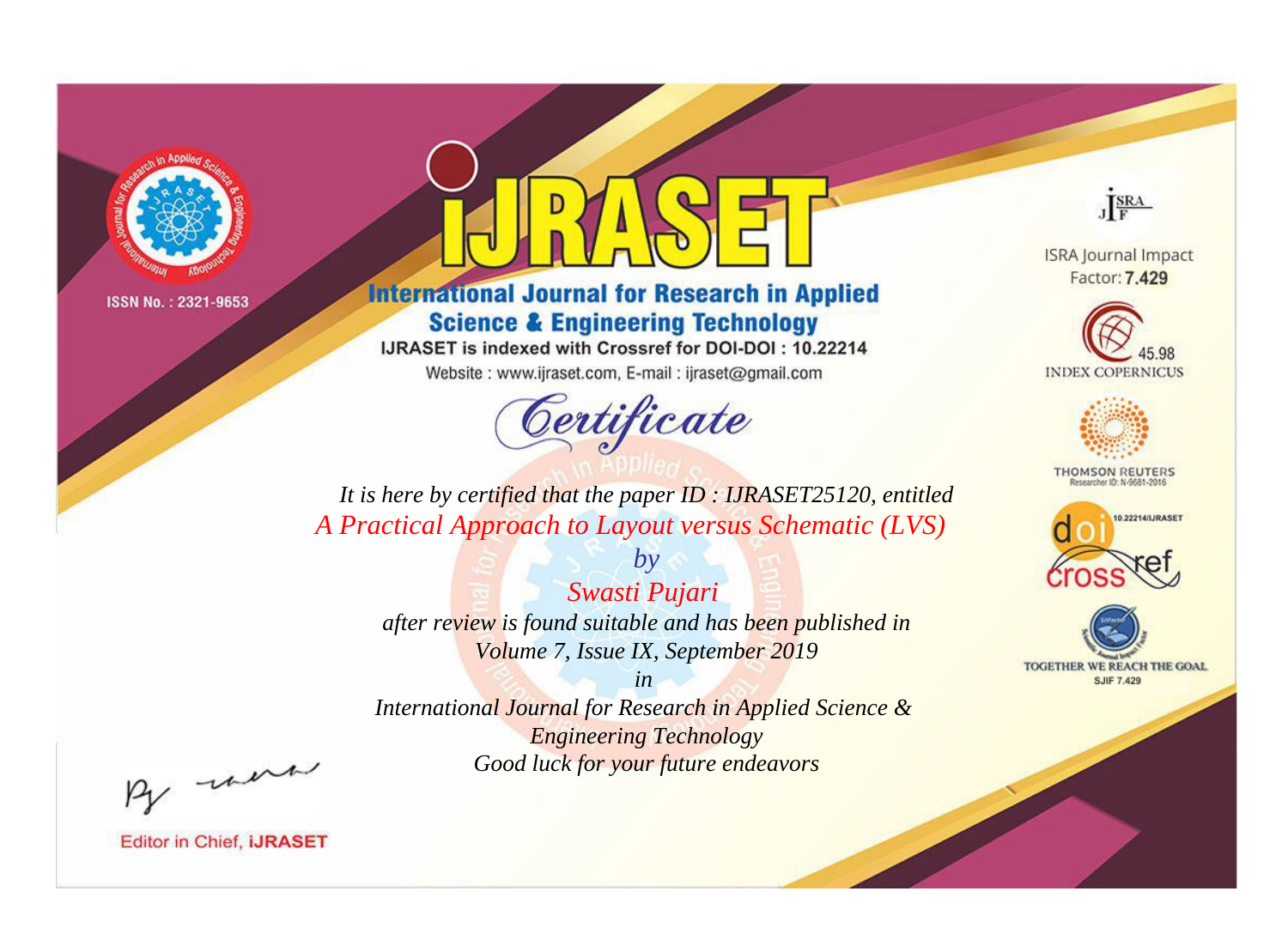

# **International Journal for Research in Applied Science & Engineering Technology**

IJRASET is indexed with Crossref for DOI-DOI: 10.22214

Website: www.ijraset.com, E-mail: ijraset@gmail.com



JERA

**ISRA Journal Impact** Factor: 7.429





**THOMSON REUTERS** 



TOGETHER WE REACH THE GOAL **SJIF 7.429** 

It is here by certified that the paper ID: IJRASET25120, entitled A Practical Approach to Layout versus Schematic (LVS)

> Smitha M R after review is found suitable and has been published in Volume 7, Issue IX, September 2019

 $b\nu$ 

 $in$ International Journal for Research in Applied Science & **Engineering Technology** Good luck for your future endeavors

By morn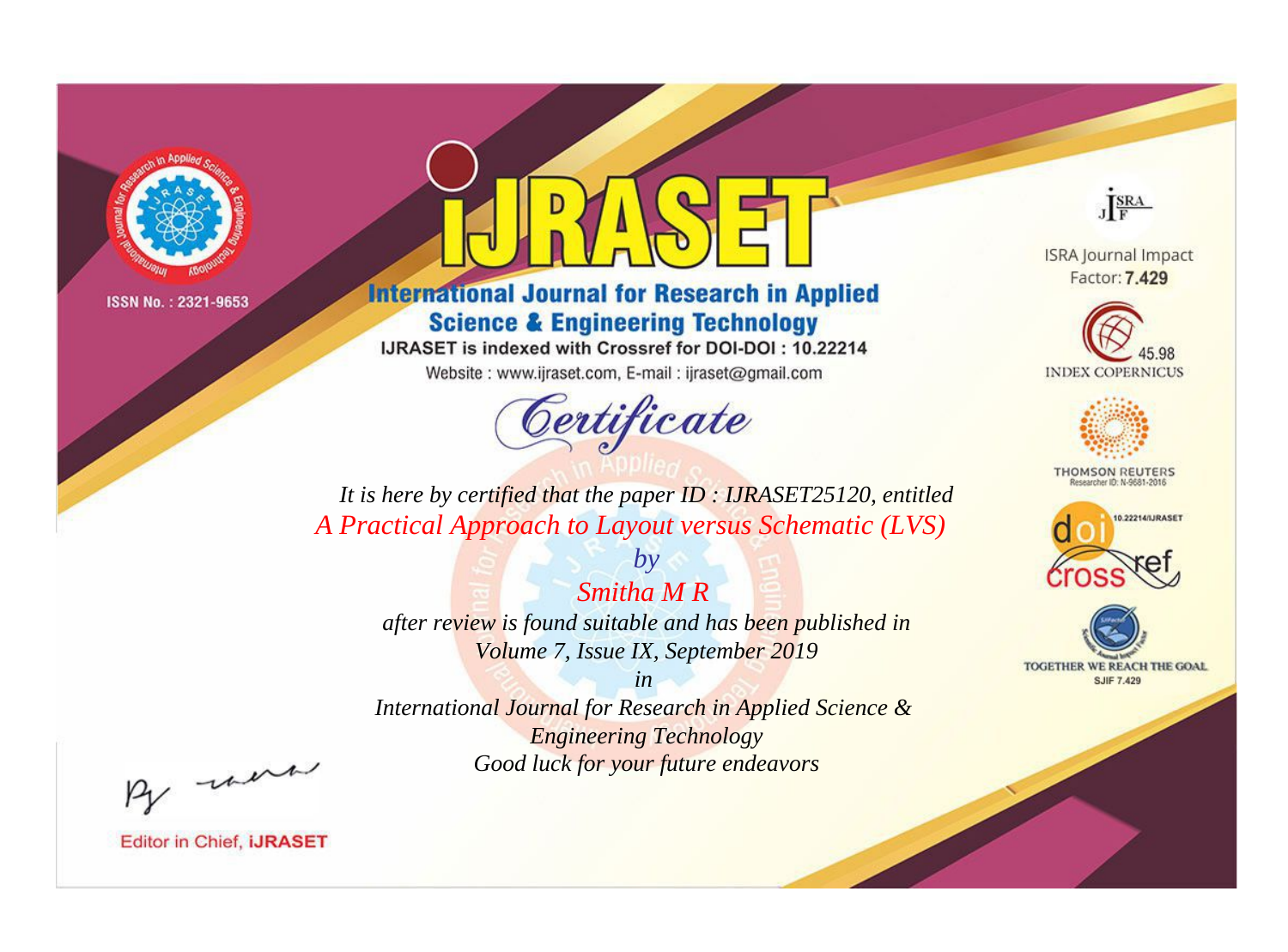

# **International Journal for Research in Applied Science & Engineering Technology**

IJRASET is indexed with Crossref for DOI-DOI: 10.22214

Website: www.ijraset.com, E-mail: ijraset@gmail.com



JERA

**ISRA Journal Impact** Factor: 7.429





**THOMSON REUTERS** 



TOGETHER WE REACH THE GOAL **SJIF 7.429** 

It is here by certified that the paper ID: IJRASET25120, entitled A Practical Approach to Layout versus Schematic (LVS)

**Amit Singh** after review is found suitable and has been published in Volume 7, Issue IX, September 2019

 $by$ 

 $in$ International Journal for Research in Applied Science & **Engineering Technology** Good luck for your future endeavors

By morn